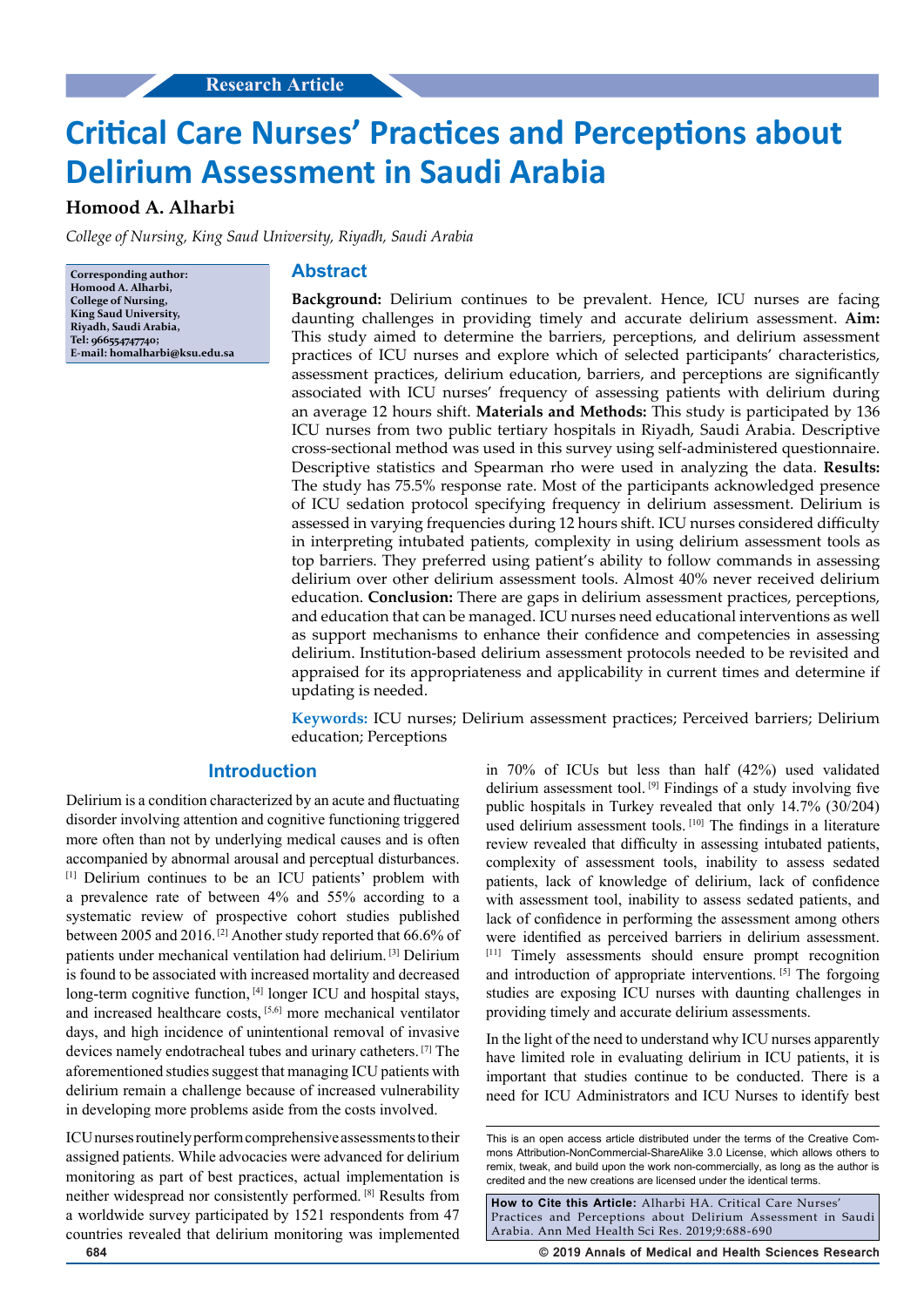practices based on evidence that will enable ICU nurses to practice consistency in evaluating delirium among ICU patients. Evidence-based practices should lead to the provision of safe and high quality patient care. This study therefore aimed to determine the barriers, perceptions, and assessment practices of ICU nurses when evaluating patients with delirium and explore which of selected participants' characteristics, assessment practices, delirium education, barriers, and perceptions are significantly associated with ICU nurses' frequency of assessing patients with delirium during an average 12 hours shift.

# **Research Methodology**

## **Study design and population**

A descriptive-cross-sectional research design was used to examine the practices, perceptions and barriers in delirium assessment among ICU nurses in two of the largest public tertiary hospitals in Riyadh, Saudi Arabia. These two hospitals were chosen since they have comparable ICU set-up wherein both have Medical-, Surgical-, and Cardiac ICUs.

The inclusion criteria include: being a full time nursing staff for at least six months; not holding managerial position; and voluntarily participates in the survey. The exclusion criteria were those with<6 months ICU experience, holding managerial position, and who do not wish to participate. The two settings have a combined population of 380 ICU nurses. This study targeted 138 ICU nurses based on 2-Tailed bivariate correlation test, medium effect size 0.3,  $\alpha$ =0.05, power=0.95 anchored on null hypothesis that there is no statistically significant relationship between the characteristics, perceived barriers, and delirium assessment perceptions as independent variables with ICU nurses' frequency of assessing patients with delirium during an average 12 hours shift as the dependent variable computed using G\* Power 3.1.9.4. With these parameters, 180 ICU nurses were recruited using convenience sampling method to give allowance for prospective participants who may withdraw along the course of data collection. There were 136 surveys returned with complete answers yielding a response rate of 76%.

# **Ethical considerations**

Institutional Review Board (IRB) approval to conduct this study was obtained and covered with Reference Number 17/0892/IRB and Project No. E17-2694. Explanation of the study was provided to the participants and an informed consent was obtained from each participant prior to data collection. Information that include the purpose of the study, voluntary participation, expected participation of the respondents, risks and benefits, right to withdraw from the study, and privacy and confidentiality of the participants and of the data were adequately provided to the participants.

## **Survey questionnaire structure, data collection and analysis**

The survey is comprised of two parts. Part 1 is comprised of participants' characteristics which included age, gender, nursing education, years of ICU experience, ICU setting, hospital setting, and shift most commonly worked.

In this study, delirium is operationally defined as acutely changing or fluctuating mental status, inattention, disorganized thinking, and an altered level of consciousness. [12] Part 2 of the survey assesses ICU nurses' assessment practices, barriers in assessing delirium, delirium education, and delirium perceptions. [12] Assessment practices is comprised of items that include: ranking of five common ICU patient conditions that should be evaluated based on ICU nurses' average 12 hours shift; presence of sedation protocol/guideline; ICU sedation protocol specifying frequency of delirium assessment; frequency of evaluating patients for level of sedation and delirium using qualitative measure; frequency of evaluating sedation and delirium during 12 hours shift using numerical counts; and frequency of using six delirium assessment tools during 12 hours shift. Perceived barriers in delirium assessment is comprised of 10 items wherein participants rank three items they perceived as factors that prevented them from evaluating presence of delirium. Source of delirium education is comprised of four items chosen by marking a check on the item that applies to the participant. Delirium perception is comprised of eight items answerable by level of agreement or disagreement to the statements.

The validity of the questionnaire is based on jury judgment while the reliability is based on 86% test-retest agreement. [12]

## **Data collection**

After official approval by the IRB, Head Nurses were informed about the approval to collect data and were solicited to cascade to their ICU nurses the web link where they can access the informed consent and the questionnaire for the survey. The web link contained the information about the study. Nurses who were eligible were asked for their voluntary participation in the online survey and sign the consent electronically. Once the participants agreed to participate, they were redirected to the survey. Series of reminders were sent via e-mail to the head nurses at biweekly intervals.

#### **Data analysis**

Data were analyzed using IBM's SPSS version 23. Descriptive statistics was used in presenting participants' characteristics, delirium assessment practices, barriers, perceptions, and source of delirium education. Spearman rank correlation coefficient (rs) was used to determine presence of statistically significant relationship between participants' characteristics, delirium evaluation practices, barriers, perceptions, and source of delirium education with ICU nurses' frequency of assessing patients with delirium during an average 12 hours shift wherein response categories 2-3 times, 4-6 times, and >6 times were collapsed into  $\geq$ 2-3 times to make up a third response category aside from 0=Never, and once. Bootstrapping using 1000 samples was applied to address bias in the data. Significant findings were inferred if P<0.05.

## **Results**

## **Characteristics of participants**

There were 136 surveys included in the final analysis providing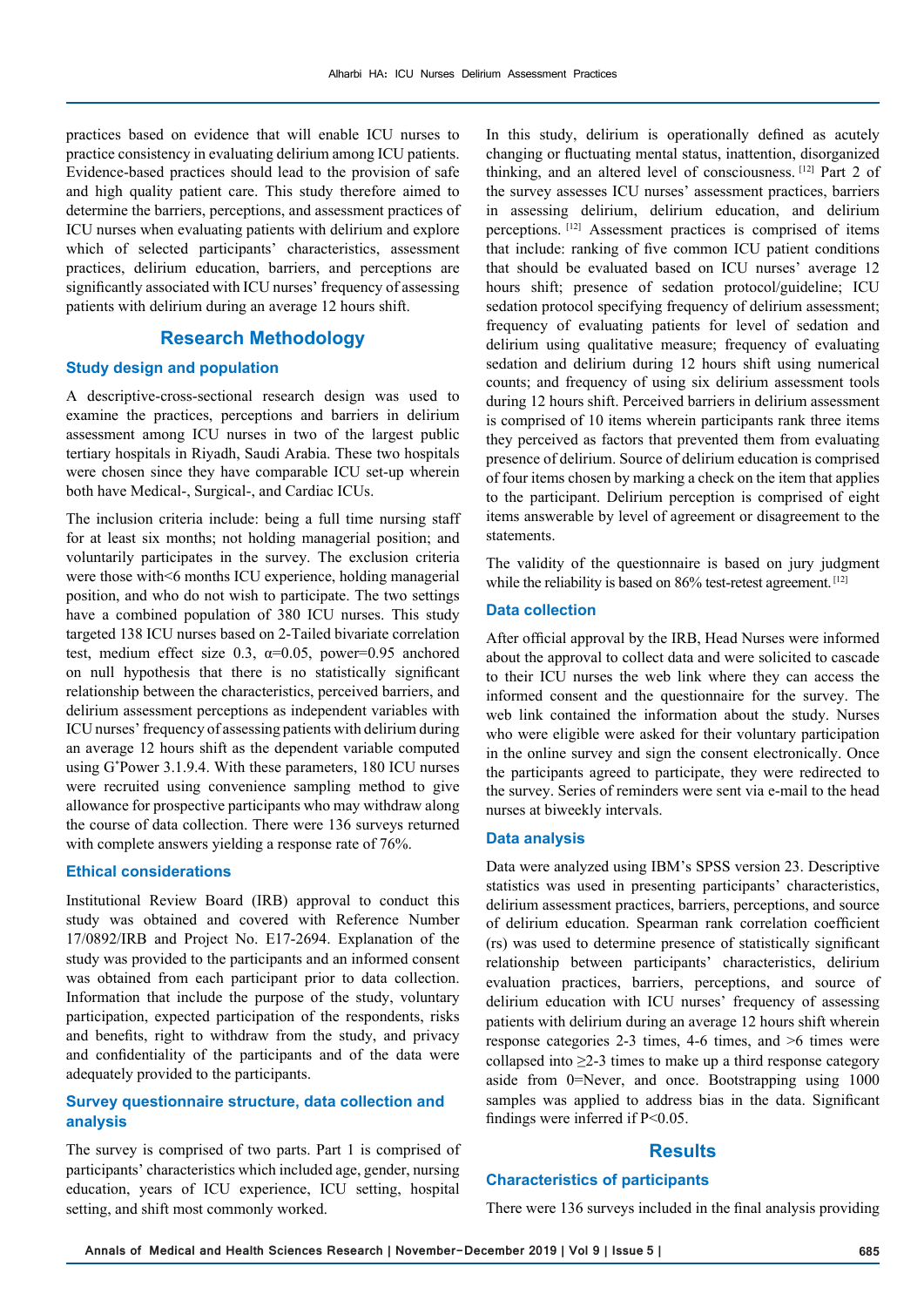a response rate of 75.5% (136/180). Most, 95.6% (130/136) of the participants were female; 62.5% (85/136) have BSN degree, 66.2% (90/136) worked in ICU for six years or more; 61% (83/136) worked in Cardiac ICU; 55% (75/136) in Hospital 2; and 89.7% (122/136) worked in rotating day or night shifts. The Mean (SD) age is 34.3(6.6) [Table 1].

## **Delirium evaluation practices**

Most 94.9% (129/136) responded that their hospitals have ICU sedation protocol/guideline. Likewise, 81.6% (111/136) have ICU sedation protocol specifying frequency in assessing delirium. ICU patient conditions ranked most important to be assessed by ICU nurses during their average shift are: presence of altered level of consciousness, 61.7% (84/136) and presence of pain 53.6% (73/136). Most, 63.2% (86/136) conducted delirium assessment  $\geq$  2-3 times during their 12 hours shift. Half, 50% (68/136) obtained delirium education through in-service seminars. The delirium assessment method used frequently or always is ability to follow commands 40.4% (55/136). Most never used Clinical Institute Withdrawal of Alcohol Scale 84.6% (115/136); Psychiatry consultation 79.4% (108/136); and Intensive Care Delirium Screening Checklist 71.3% (97/136). It is notable that Confusion Assessment Method-ICU was never used by 46.3% (63/136) and rarely used by 36% (49/136). [Table 2].

#### **ICU nurses' delirium education**

About 39.7% (54/136) never received delirium education. About half acquired delirium education through live, in-hospital or inservice lecture. About 34.6% (47/136) perceived that teaching at bedside tool improves delirium outcome [Table 2].

### **Perceived barriers in delirium evaluation**

Factors that might prevent ICU nurses from assessing delirium

that have the most first rank include: difficulty in interpreting intubated patients 44.1% (60/136); inability to complete assessment in sedated patients 34.6% (47/136); and delirium assessment tools are too complex to use 23.5% (32/136). Inability to complete assessment in the sedated patient has the most 2nd rank 25.0% (34/136). Not enough time to perform assessment (tool time consuming) has the most 3rd rank 30.9% (42/136) [Table 3].

## **ICU nurses' perceptions in delirium evaluation**

The top four items representing delirium assessment perceptions of ICU nurses rated with strong or moderate agreement by at least are: delirium is a problem that requires active interventions on the part of caregivers 91.9% (125/136); delirium is common response to the ICU environment 86.7% (118/136); delirium is challenging to assess in ICU patients 86.7% (118/136); and patients with delirium usually have symptoms that are consistent over the entire nursing shift 75.7% (103/136). On the other hand, ICU patients with delirium are rarely agitated 47.1% (64/136) and delirium is associated with higher patient mortality 45.5% (62/136) had the most strongly-moderately disagree ratings [Table 4].

## **Results of test for significant correlations**

Only items that have statistically significant relationship with the frequency of delirium assessment during 12 hours shift were included in the analysis. Among participants' characteristics, years of ICU experience, rs=.18, P=0.04; ICU setting rs= -.32,  $P \le 0.001$ ; and hospital setting rs= -.39, P $\le 0.001$  have statistically significant correlation with frequency of delirium assessment during 12 hours shift.

Among delirium assessment practices importance in evaluating

| Table 1: Characteristics of participants (N = 136). |                        |                                            |               |  |  |
|-----------------------------------------------------|------------------------|--------------------------------------------|---------------|--|--|
| <b>Characteristics</b>                              |                        | f                                          | $\frac{9}{6}$ |  |  |
| Gender                                              | Male                   | 6                                          | 4.4           |  |  |
|                                                     | Female                 | 130                                        | 95.6          |  |  |
| Nursing degree                                      | Diploma                | 51                                         | 37.5          |  |  |
|                                                     | <b>BSN</b>             | 85                                         | 62.5          |  |  |
| Length of ICU experience                            | < 1 year               | 8                                          | 5.9           |  |  |
|                                                     | $1 - 5$                | 38                                         | 27.9          |  |  |
|                                                     | $6 - 10$               | 53                                         | 39.0          |  |  |
|                                                     | $11 - 15$              | 24                                         | 17.6          |  |  |
|                                                     | >15                    | 13                                         | 9.6           |  |  |
|                                                     | $\leq$ 5 years         | 46                                         | 33.8          |  |  |
| Length of ICU experience -<br>Recoded               | Between 6 and 10 yrs   | 53                                         | 39.0          |  |  |
|                                                     | $\geq$ 11 years        | 37                                         | 27.2          |  |  |
| <b>ICU Setting</b>                                  | Medical                | 42                                         | 30.9          |  |  |
|                                                     | Surgical               | 11                                         | 8.1           |  |  |
|                                                     | Cardiac                | 83                                         | 61.0          |  |  |
| Hospital setting                                    | Hospital 1             | 61                                         | 44.9          |  |  |
|                                                     | Hospital 2             | 75                                         | 55.1          |  |  |
| Commonly worked shift                               | Permanent Day          | 12                                         | 8.8           |  |  |
|                                                     | <b>Permanent Night</b> | 2                                          | 1.5           |  |  |
|                                                     | Rotating day or night  | 122                                        | 89.7          |  |  |
| Age (years)                                         |                        | Mean = $34.3$ ; Standard deviation = $6.6$ |               |  |  |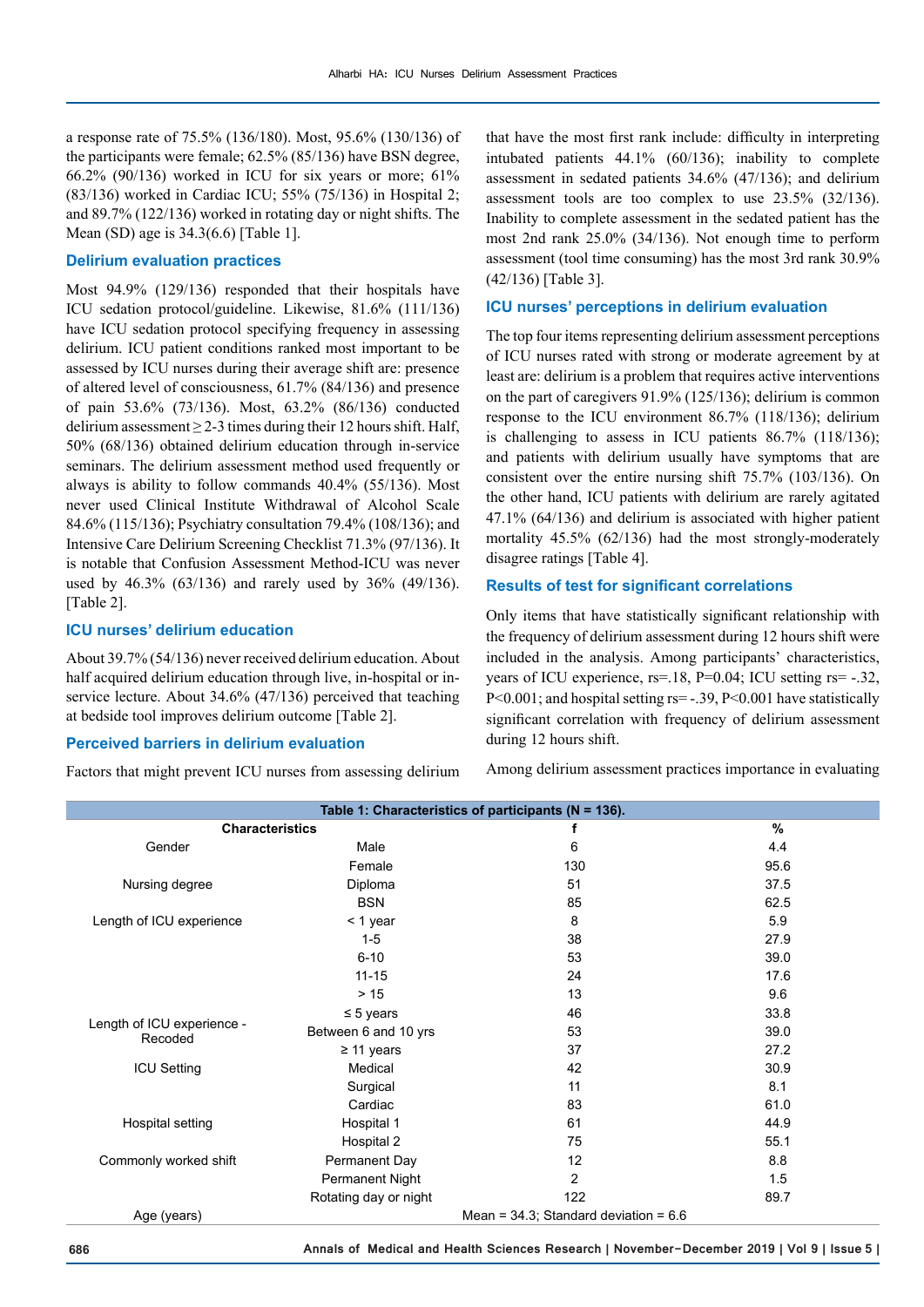|                                                                                                                     |                                                           | Table 2: Delirium assessment practices ( $N = 136$ ). |             |                |                               |               |  |
|---------------------------------------------------------------------------------------------------------------------|-----------------------------------------------------------|-------------------------------------------------------|-------------|----------------|-------------------------------|---------------|--|
| Sedation and delirium assessment practices                                                                          |                                                           |                                                       |             | f              |                               | %             |  |
|                                                                                                                     | Yes                                                       |                                                       | 129         |                |                               | 94.9          |  |
| ICU with sedation protocol/guideline                                                                                | <b>No</b>                                                 |                                                       |             | 5              |                               | 3.7           |  |
|                                                                                                                     | Not sure                                                  |                                                       |             | $\overline{2}$ |                               | 1.5           |  |
|                                                                                                                     | Yes                                                       |                                                       |             | 111            | 81.6                          |               |  |
| ICU sedation protocol specifying frequency in<br>assessing delirium                                                 | <b>No</b>                                                 |                                                       |             | 11             |                               | 8.1           |  |
|                                                                                                                     | Not Sure                                                  |                                                       |             | 14             |                               | 10.3          |  |
|                                                                                                                     | 1st Altered level of consciousness                        |                                                       |             | 84             | 61.7                          |               |  |
|                                                                                                                     | 2nd Presence of pain                                      |                                                       | 73          |                | 53.6                          |               |  |
| Ranking of ICU patient conditions considered<br>most important by ICU nurses to be assessed<br>during average shift | 3rd Improper placement of invasive<br>devices             |                                                       | 50          |                | 36.7                          |               |  |
|                                                                                                                     | 4th Presence of delirium                                  |                                                       | 48          |                | 35.2                          |               |  |
|                                                                                                                     | 5th Presence of agitation                                 |                                                       | 43          |                | 31.6                          |               |  |
|                                                                                                                     | 0                                                         |                                                       | 14          |                | 10.3                          |               |  |
|                                                                                                                     | 1x                                                        |                                                       | 36          |                | 26.5                          |               |  |
| Frequency of delirium assessment during 12<br>hour shift                                                            | $2-3x$                                                    |                                                       | 51          |                | 37.5                          |               |  |
|                                                                                                                     | $4-6x$                                                    |                                                       | 16          |                | 11.8                          |               |  |
|                                                                                                                     | > 6x                                                      |                                                       | 19          |                | 14.0                          |               |  |
|                                                                                                                     | 0 or Never                                                |                                                       | 14          |                | 10.3                          |               |  |
| Frequency of delirium assessment during 12<br>hour shift (Recoded)                                                  | 1x or Once                                                |                                                       | 36          |                | 26.5                          |               |  |
|                                                                                                                     | $\geq$ 2-3 times                                          |                                                       | 86          |                | 63.2                          |               |  |
|                                                                                                                     | Have never received delirium<br>education                 |                                                       | 54          |                | 39.7                          |               |  |
| Mode of delirium assessment education                                                                               | Live, in-hospital or in-service lecture                   |                                                       | 68          |                | 50.0                          |               |  |
|                                                                                                                     | Teaching at the bedside tool<br>improves delirium outcome |                                                       | 47          |                | 34.6                          |               |  |
|                                                                                                                     | Live, out-of-hospital CE lecture                          |                                                       | 13          |                | 9.6                           |               |  |
| Delirium assessment method used                                                                                     | Never Used                                                |                                                       | Rarely used |                | <b>Used Frequently-Always</b> |               |  |
|                                                                                                                     | f                                                         | $\frac{0}{0}$                                         | f           | $\%$           | f                             | $\frac{0}{0}$ |  |
| Ability to follow commands                                                                                          | 45                                                        | 33.1                                                  | 36          | 26.5           | 55                            | 40.4          |  |
| Agitated related events                                                                                             | 61                                                        | 44.9                                                  | 37          | 27.2           | 38                            | 27.9          |  |
| Confusion Assessment Method (CAM-ICU)                                                                               | 63                                                        | 46.3                                                  | 49          | 36.0           | 24                            | 17.6          |  |
| Intensive Care Delirium Screening Checklist                                                                         | 97                                                        | 71.3                                                  | 27          | 19.9           | 12                            | 8.8           |  |
| Clinical Institute Withdrawal of Alcohol Scale                                                                      | 115                                                       | 84.6                                                  | 16          | 11.8           | 5                             | 3.7           |  |
| Psychiatry consultation                                                                                             | 108                                                       | 79.4                                                  | 25          | 18.4           | 3                             | 2.2           |  |

| Table 3: Ranking of factors perceived as barriers in delirium assessment ( $N = 136$ ). |                  |              |                                      |  |
|-----------------------------------------------------------------------------------------|------------------|--------------|--------------------------------------|--|
| <b>Variables</b>                                                                        | Rank             |              |                                      |  |
|                                                                                         | First $n$ $\%$ ) | Second n (%) | Third $n$ $\left(\frac{9}{6}\right)$ |  |
| Difficult to interpret intubated patients                                               | 60(44.1)         | 32(23.5)     | 10(7.4)                              |  |
| Inability to complete assessment in the sedated patient                                 | 47 (34.6)        | 34(25.0)     | 20(14.7)                             |  |
| Delirium assessment tools are too complex to use                                        | 32(23.5)         | 28(20.6)     | 35(25.7)                             |  |
| Inability to adequately document delirium assessment                                    | 29(21.3)         | 33(24.3)     | 28 (20.6)                            |  |
| Do not feel that using delirium assessment tool improves outcomes                       | 27 (19.9)        | 19 (14.0)    | 40 (29.4)                            |  |
| Physicians do not use my assessment in their decision-making                            | 26(19.1)         | 15(11.0)     | 22(16.2)                             |  |
| Not enough time to perform assessment (tool time consuming)                             | 25(18.4)         | 17(12.5)     | 42 (30.9)                            |  |
| Do not feel confident in my ability to use delirium assessment tools                    | 24 (17.6)        | 20(14.7)     | 40 (29.4)                            |  |
| Physicians already complete delirium assessment                                         | 24 (17.6)        | 12(8.8)      | 19 (14.0)                            |  |
| Nurses are not required to screen for delirium in my ICU                                | 17(12.5)         | 18 (13.2)    | 34(25.0)                             |  |

improper placement of invasive devices  $rs = -.28$ ,  $P < 0.01$ ; importance in evaluating presence of agitation rs= -.20, P=0.01; ICU sedation protocol specifying frequency of delirium assessment rs= -.19, P=0.03; use of Confusion Assessment Method-ICU (CAM-ICU) rs=0.26, P<0.01; and use of CIWA-Ar scale rs= -.30, P<0.001 are statistically and significantly associated with frequency of delirium assessment during 12 hours shift.

Among sources of delirium education have never received delirium education rs= 0.28, P<0.01; live, in-hospital lecture or in-service delirium lecture rs= 0.35, P<0.001; and teaching at bedside tool improves delirium outcome rs= -.36, P<0.001 are statistically and significantly associated with frequency of delirium assessment during 12 hours shift.

Among delirium assessment perceptions, delirium is a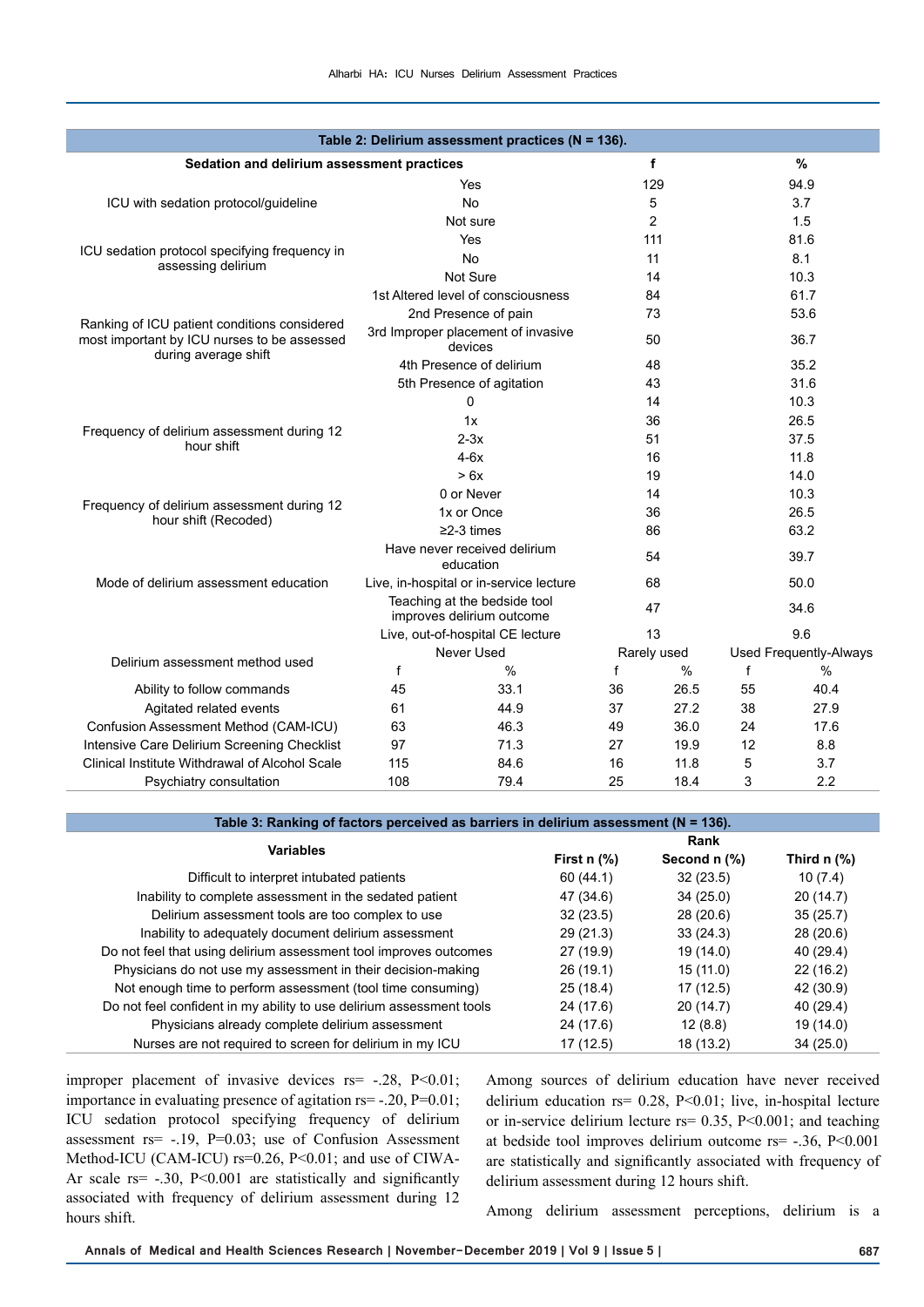common response to the ICU environment  $rs = -0.17$ ,  $P=0.04$ is statistically and significantly associated with frequency of delirium assessment during 12 hours shift. Among perceived delirium assessment barriers: inability to complete assessment in delirium patient rs= -0.19, P=0.02; delirium assessment tools are too complex to use  $rs = 0.22$ ,  $P < 0.01$ ; do not feel confident in my ability to use delirium assessment tools  $rs = 0.25$ ,  $P < 0.01$ ; and do not feel that using delirium assessment tool improves outcomes rs= 0.32, P<0.001 are statistically and significantly associated with frequency of delirium assessment during 12 hours shift [Table 5].

## **Discussion**

The findings in this study indicated that ICU nurses acknowledged the presence of ICU sedation protocol specifying delirium assessment frequency. In the absence of information on the actual guideline, analysis of the results is limited to the survey responses. While 81.6% acknowledged that there is presence of delirium assessment frequency protocol, delirium is inconsistently assessed ranging between never (10%) to once  $(26.5\%)$  and 2-3 to six times (combined 63.2%). This variation may be attributed to the varying conditions presented by ICU patients as shown in the spread by which the five ICU patient conditions were ranked. It appeared that ICU nurses prioritized assessment of patients with altered level of consciousness and presence of pain. It is notable that assessment for presence of delirium is ranked fourth important among the five conditions. Furthermore, among the five conditions, importance in evaluating improper placement of invasive devices and presence of agitation were the only conditions significantly associated with the frequency of delirium assessment despite of being ranked third and fifth respectively in the importance of assessment. Even though there is similarity with the ranking of importance in assessing these five conditions with that of Devlin et al.'s [12] survey, ICU nurses in the current study provided higher ratings on the importance of assessing the five ICU patient conditions. The current findings may be better than the findings in another study wherein delirium assessment was underestimated [6] and considered as low in priority in another study. [13]

Another key finding in delirium assessment practices is on how delirium assessment tools were used. Apparently, ICU nurses in

this study relied in using ability of patients to follow command although less than half of them used it. It is notable that most of the participants never used Clinical Institute Withdrawal of Alcohol Scale (CIWA-Ar) (84.6%), psychiatry consultation (79.4%), Intensive Care Delirium Screening Checklist (71.3%). CAM-ICU (46.3%) is fourth among the methods never used. The high proportion of those who never used CIWA may be understandable in this study since alcohol consumption is prohibited in the country. These results are comparable in terms of ordered sequence in which these assessment tools were used but at lower usage rate compared with the findings of Devlin et al. [12] About 39.7% (54/136) never received delirium education. Live, in-hospital lecture is the main source of delirium education in this study which is also almost similar with that of Devlin et al. [12] survey. When taken on a whole, delirium assessment practices in this study apparently are undertaken on the basis of patients need or patient's condition and perhaps nurses' limitations. Additionally, it seemed that participants in the current study may need further training in the use of specialized delirium assessment tools like the use of CAM-ICU and Intensive Care Delirium Screening Checklist owing to high proportion of participants who never used these two tools and a high proportion of participants who have no delirium education. Studies have shown that educational interventions with hands-on training are effective in equipping nurses with appropriate knowledge and skills in managing patients with delirium. [14] Since the participants acknowledged that their ICUs have delirium assessment guidelines, there is need to review its implementation and compliance. According to Eliott, [15] delirium guidelines has been recognized as important reference in ICU. Hence, the institution-based guidelines should provide significant contribution if it were clearly understood and implemented. Institution-based guidelines also need to be evaluated for its applicability or updating.

The participants ranked difficulty in interpreting intubated patients, inability to complete assessment in sedated patients, and complexity in using delirium assessment tools as the top three barriers in assessing delirium. This finding is likewise similar with that of Devlin et al.  $[11,12]$  The complexity in using delirium assessment tools is found to be significantly associated with use of CAM-ICU. This association may have a bearing

| Table 4: ICU nurses' perceptions in delirium assessment (N = 136).                                                      |                                       |                                                    |                                             |  |
|-------------------------------------------------------------------------------------------------------------------------|---------------------------------------|----------------------------------------------------|---------------------------------------------|--|
| <b>Variables</b>                                                                                                        | Strongly /<br><b>Moderately Agree</b> | Strongly /<br><b>Moderately</b><br><b>Disagree</b> | <b>Neither Agree nor</b><br><b>Disagree</b> |  |
|                                                                                                                         | n (%)                                 | n (%)                                              | n (%)                                       |  |
| Delirium is a problem that requires active interventions on the part of<br>caregivers.                                  | 125 (91.9)                            | 8(5.8)                                             | 3(2.2)                                      |  |
| Delirium is a common response to the ICU environment                                                                    | 118 (86.7)                            | 15(11.0)                                           | 3(2.2)                                      |  |
| Delirium is challenging to assess in ICU patients.                                                                      | 118 (86.7)                            | 11(8.1)                                            | 7(5.1)                                      |  |
| Patients with delirium usually have symptoms that are consistent over the<br>entire nursing shift.                      | 103 (75.7)                            | 19 (13.9)                                          | 14 (10.2)                                   |  |
| Initiation of antipsychotic therapy (e.g., Haldol) should be the initial<br>intervention for all patients with delirium | 89 (65.4)                             | 33(24.2)                                           | 14 (10.2)                                   |  |
| Delirium is an underdiagnosed problem                                                                                   | 83(61.1)                              | 41(30.1)                                           | 12(8.8)                                     |  |
| ICU patients with delirium are rarely agitated                                                                          | 63 (46.3)                             | 64 (47.1)                                          | 9(6.6)                                      |  |
| Delirium is associated with higher patient mortality                                                                    | 61(44.8)                              | 62 (45.5)                                          | 13(9.5)                                     |  |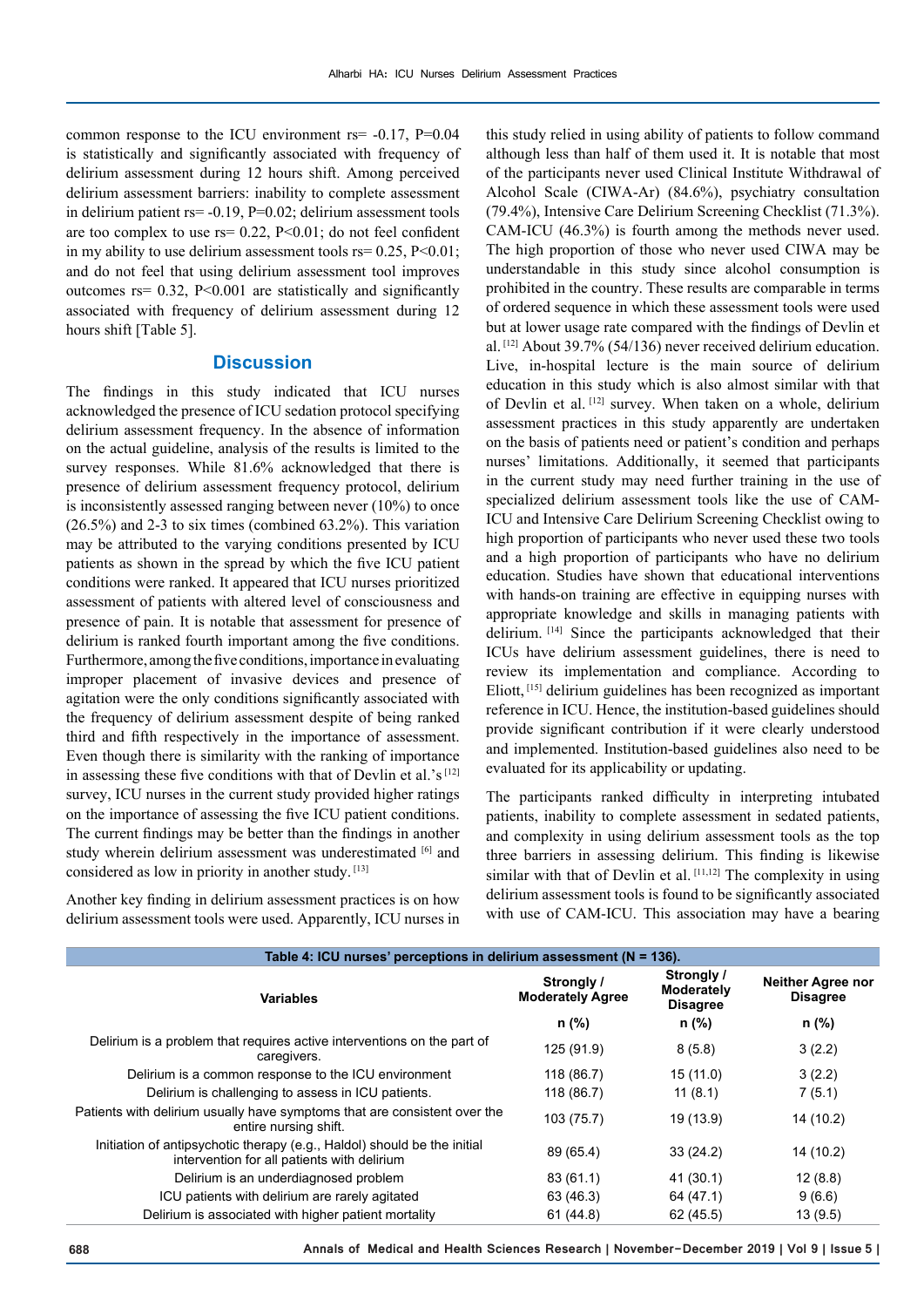| Table 5: Results of bivariate correlations ( $N = 136$ ). |                                                                      |                                                          |         |             |                   |  |
|-----------------------------------------------------------|----------------------------------------------------------------------|----------------------------------------------------------|---------|-------------|-------------------|--|
| <b>Variables</b>                                          |                                                                      | rs                                                       | P-value |             | <b>†BCa95% CI</b> |  |
|                                                           |                                                                      | Frequency of delirium evaluation<br>during 12 hour shift |         | Lower Upper |                   |  |
|                                                           | Frequency of delirium evaluation during 12 hour shift                | 1.000                                                    |         |             |                   |  |
|                                                           | Participants' characteristics                                        |                                                          |         |             |                   |  |
|                                                           | Years of ICU experience                                              | .18                                                      | 0.04    | .01         | .34               |  |
|                                                           | <b>ICU</b> setting                                                   | $-.32$                                                   | < 0.001 | $-45$       | $-19$             |  |
|                                                           | Hospital setting                                                     | $-39$                                                    | < 0.001 | $-53$       | $-24$             |  |
|                                                           | <b>Delirium assessment practices</b>                                 |                                                          |         |             |                   |  |
|                                                           | Importance in evaluating improper placement of invasive devices      | $-.28$                                                   | < 0.01  | - 44        | $-13$             |  |
|                                                           | Importance in evaluating presence of agitation                       | $-.20$                                                   | 0.01    | $-37$       | $-03$             |  |
|                                                           | ICU sedation protocol specifying frequency of delirium assessment    | $-.19$                                                   | 0.03    | $-38$       | .01               |  |
|                                                           | Use of Confusion Assessment Method-ICU (CAM-ICU)                     | .26                                                      | < 0.01  | .08         | .42               |  |
|                                                           | Use of CIWA-Ar scale                                                 | $-.30$                                                   | < 0.001 | $-47$       | $-12$             |  |
|                                                           | Source of delirium education                                         |                                                          |         |             |                   |  |
|                                                           | Have never received delirium education                               | .28                                                      | < 0.01  | .11         | .45               |  |
|                                                           | Live, in-hospital lecture or in-service delirium lecture             | .35                                                      | < 0.001 | $-49$       | $-.20$            |  |
|                                                           | Teaching at bedside tool improves delirium outcome                   | $-.36$                                                   | < 0.001 | $-48$       | $-22$             |  |
|                                                           | Delirium assessment perception                                       |                                                          |         |             |                   |  |
|                                                           | Delirium is a common response to the ICU environment                 | $-.17$                                                   | 0.04    | $-34$       | .01               |  |
|                                                           | Perceived delirium assessment barriers:                              |                                                          |         |             |                   |  |
|                                                           | Inability to complete assessment in sedated patient.                 | $-.19$                                                   | 0.02    | $-.34$      | $-03$             |  |
|                                                           | Delirium assessment tools are too complex to use                     | .22                                                      | < 0.01  | .07         | .36               |  |
|                                                           | Do not feel confident in my ability to use delirium assessment tools | .25                                                      | < 0.01  | .08         | .38               |  |
|                                                           | Do not feel that using delirium assessment tool improves outcomes    | .32                                                      | < 0.001 | .16         | .45               |  |
|                                                           |                                                                      |                                                          |         |             |                   |  |

on the low usage of CAM-ICU among the participants and a contributory factor why nurses in this study preferred to use patients' ability to follow command in assessing delirium. However, if ICU nurses continue to refrain from using valid delirium-specific assessment tools, presence of delirium may have been missed. Another reason why there is low usage of CAM-ICU may be an apparent low regard among ICU nurses in using CAM-ICU. [16] Educational interventions are therefore needed to enhance ICU nurses' knowledge and skills in using delirium specific assessment tools.

Participants in the current study positively acknowledge that delirium is: a problem that requires active interventions on the part of caregivers; common response to the ICU environment; and challenging to assess in ICU patients. These perceptions are positive indications that ICU nurses in this study are aware of the importance of assessing delirium. Seemingly, there may be other factors that were not included in this study that contributed to the limitations by the participants in consistently monitoring for signs of delirium. Closer examination of the practices, perceived barriers, delirium education, and perceptions rated by the participants apparently revealed that there are gaps that can be addressed. It is recommended that further studies be conducted to uncover underlying reasons why delirium assessment by ICU nurses is erratic. An in-depth interview or focus group discussion would complement quantitative surveys to find out the underlying issues or limitations that ICU nurses are confronted with. Assessment of ICU nurses' predicaments and needs should be conducted before appropriate interventions can be implemented. Upfront, ICU nurses in this study apparently need support mechanisms or interventions that will enhance their confidence and competencies to better and

consistently assess delirium anchored in culture-sensitiveness and coupled with patient and significant others' participation. This would hopefully contribute in the reduction of patient ICU stay and better prognosis. Advocating for interdisciplinary and collaborative approach in managing patients with delirium would significantly contribute in enhancing confidence and competencies in early delirium detection and early management.

# **Conclusion**

The results of this study indicated that there are gaps in delirium assessment practices, perceptions, and education that can be managed. ICU nurses need educational interventions as well as support mechanisms to enhance their confidence and competencies in delirium assessment particularly in using valid and reliable delirium-specific tools that are likewise culture sensitive. Institution-based delirium assessment protocols needed to be revisited and appraised for its appropriateness and applicability in current times and determine if updating is needed.

## **Limitations**

The study was conducted in two public tertiary hospitals therefore generalization of the findings would not be feasible. There may be variables that were not included in the current study that could have provided more insights in the practices and perceptions of ICU nurses in delirium assessment. The actual delirium assessment protocol that were used in the actual settings would have contributed in the study had it been included in the survey for purposes of evaluating its implementation and adherence to the guidelines.